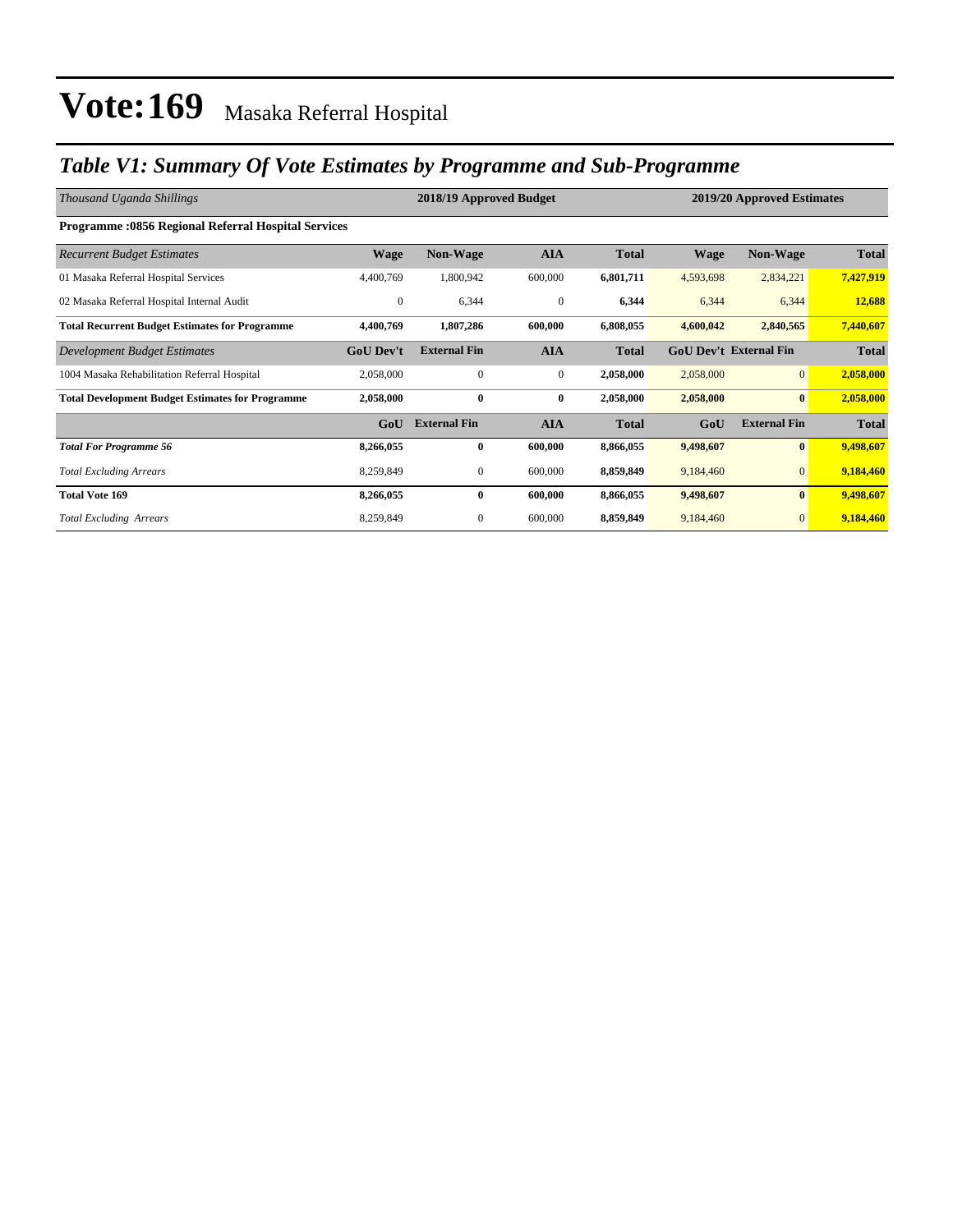### *Table V2: Summary Vote Estimates by Item*

| Thousand Uganda Shillings                                      |           | 2018/19 Approved Budget |           |              | 2019/20Approved Estimates |                     |              |
|----------------------------------------------------------------|-----------|-------------------------|-----------|--------------|---------------------------|---------------------|--------------|
|                                                                | GoU       | <b>External Fin</b>     | AIA       | <b>Total</b> | GoU                       | <b>External Fin</b> | <b>Total</b> |
| <b>Employees, Goods and Services (Outputs Provided)</b>        | 6,201,849 | 0                       | 600,000   | 6,801,849    | 7,126,460                 | $\bf{0}$            | 7,126,460    |
| 211101 General Staff Salaries                                  | 4,400,769 | $\boldsymbol{0}$        | $\bf{0}$  | 4,400,769    | 4,600,042                 | $\bf{0}$            | 4,600,042    |
| 211102 Contract Staff Salaries                                 | $\bf{0}$  | $\boldsymbol{0}$        | 160,000   | 160,000      | $\bf{0}$                  | $\bf{0}$            | $\bf{0}$     |
| 211103 Allowances (Inc. Casuals, Temporary)                    | 57,328    | $\bf{0}$                | 60,000    | 117,328      | 192,964                   | $\bf{0}$            | 192,964      |
| 212101 Social Security Contributions                           | $\bf{0}$  | $\bf{0}$                | 16,000    | 16,000       | $\bf{0}$                  | $\bf{0}$            | $\bf{0}$     |
| 212102 Pension for General Civil Service                       | 337,122   | $\bf{0}$                | $\bf{0}$  | 337,122      | 404,660                   | $\bf{0}$            | 404,660      |
| 213001 Medical expenses (To employees)                         | 7,950     | 0                       | $\bf{0}$  | 7,950        | 15,950                    | $\bf{0}$            | 15,950       |
| 213002 Incapacity, death benefits and funeral expenses         | 6,000     | 0                       | $\bf{0}$  | 6,000        | 6,000                     | $\bf{0}$            | 6,000        |
| 213004 Gratuity Expenses                                       | 419,048   | 0                       | $\bf{0}$  | 419,048      | 419,048                   | $\bf{0}$            | 419,048      |
| 221001 Advertising and Public Relations                        | 10,000    | $\boldsymbol{0}$        | $\bf{0}$  | 10,000       | 5,940                     | $\bf{0}$            | 5,940        |
| 221002 Workshops and Seminars                                  | 1,000     | $\bf{0}$                | 4,972     | 5,972        | 7,000                     | $\bf{0}$            | 7,000        |
| 221007 Books, Periodicals & Newspapers                         | 7,000     | 0                       | 2,440     | 9,440        | 7,000                     | $\bf{0}$            | 7,000        |
| 221008 Computer supplies and Information Technology<br>(TT)    | 8,250     | $\boldsymbol{0}$        | 2,000     | 10,250       | 8,250                     | $\bf{0}$            | 8,250        |
| 221009 Welfare and Entertainment                               | 50,318    | $\boldsymbol{0}$        | 20,000    | 70,318       | 39,659                    | $\bf{0}$            | 39,659       |
| 221010 Special Meals and Drinks                                | 154,469   | $\bf{0}$                | 10,000    | 164,469      | 154,463                   | $\bf{0}$            | 154,463      |
| 221011 Printing, Stationery, Photocopying and Binding          | 48,000    | 0                       | 20,000    | 68,000       | 69,100                    | $\bf{0}$            | 69,100       |
| 221012 Small Office Equipment                                  | 6,000     | $\boldsymbol{0}$        | 5,000     | 11,000       | 2,750                     | $\bf{0}$            | 2,750        |
| 222001 Telecommunications                                      | 6,811     | $\bf{0}$                | 4,000     | 10,811       | 6,411                     | $\bf{0}$            | 6,411        |
| 222002 Postage and Courier                                     | 500       | $\bf{0}$                | $\bf{0}$  | 500          | 500                       | $\bf{0}$            | 500          |
| 222003 Information and communications technology<br>(ICT)      | 1,400     | $\bf{0}$                | $\bf{0}$  | 1,400        | 1,400                     | $\bf{0}$            | 1,400        |
| 223001 Property Expenses                                       | 11,179    | $\bf{0}$                | 240       | 11,419       | 7,299                     | $\bf{0}$            | 7,299        |
| 223002 Rates                                                   | 0         | $\bf{0}$                | $\bf{0}$  | $\bf{0}$     | 11,700                    | $\bf{0}$            | 11,700       |
| 223004 Guard and Security services                             | 8,000     | $\bf{0}$                | 240       | 8,240        | 6,624                     | $\bf{0}$            | 6,624        |
| 223005 Electricity                                             | 108,000   | 0                       | 20,000    | 128,000      | 314,000                   | $\bf{0}$            | 314,000      |
| 223006 Water                                                   | 136,884   | $\boldsymbol{0}$        | 20,000    | 156,884      | 191,678                   | $\bf{0}$            | 191,678      |
| 223007 Other Utilities- (fuel, gas, firewood, charcoal)        | 29,000    | $\bf{0}$                | 10,000    | 39,000       | 17,000                    | $\bf{0}$            | 17,000       |
| 224001 Medical Supplies                                        | 0         | $\bf{0}$                | 160,000   | 160,000      | 154,757                   | $\bf{0}$            | 154,757      |
| 224004 Cleaning and Sanitation                                 | 167,025   | $\bf{0}$                | 6,000     | 173,025      | 167,025                   | $\bf{0}$            | 167,025      |
| 224005 Uniforms, Beddings and Protective Gear                  | 2,500     | 0                       | 10,000    | 12,500       | 12,500                    | $\bf{0}$            | 12,500       |
| 227001 Travel inland                                           | 31,724    | 0                       | 5,000     | 36,724       | 88,040                    | $\bf{0}$            | 88,040       |
| 227002 Travel abroad                                           | 2,000     | $\boldsymbol{0}$        | $\bf{0}$  | 2,000        | $\bf{0}$                  | $\bf{0}$            | $\bf{0}$     |
| 227004 Fuel, Lubricants and Oils                               | 86,771    | $\bf{0}$                | 22,000    | 108,771      | 66,672                    | $\bf{0}$            | 66,672       |
| 228001 Maintenance - Civil                                     | 18,000    | $\boldsymbol{0}$        | 26,000    | 44,000       | 28,000                    | $\bf{0}$            | 28,000       |
| 228002 Maintenance - Vehicles                                  | 56,800    | 0                       | 10,000    | 66,800       | 58,028                    | $\bf{0}$            | 58,028       |
| 228003 Maintenance – Machinery, Equipment $\&$<br>Furniture    | 20,000    | $\bf{0}$                | 6,108     | 26,108       | 60,000                    | $\bf{0}$            | 60,000       |
| 273102 Incapacity, death benefits and funeral expenses         | 2,000     | $\bf{0}$                | $\pmb{0}$ | 2,000        | 2,000                     | $\bf{0}$            | 2,000        |
| <b>Investment</b> (Capital Purchases)                          | 2,058,000 | $\bf{0}$                | $\bf{0}$  | 2,058,000    | 2,058,000                 | $\bf{0}$            | 2,058,000    |
| 281504 Monitoring, Supervision & Appraisal of capital<br>works | 25,000    | $\boldsymbol{0}$        | $\bf{0}$  | 25,000       | 30,000                    | $\bf{0}$            | 30,000       |
| 312101 Non-Residential Buildings                               | 970,000   | $\boldsymbol{0}$        | $\bf{0}$  | 970,000      | 1,970,000                 | $\bf{0}$            | 1,970,000    |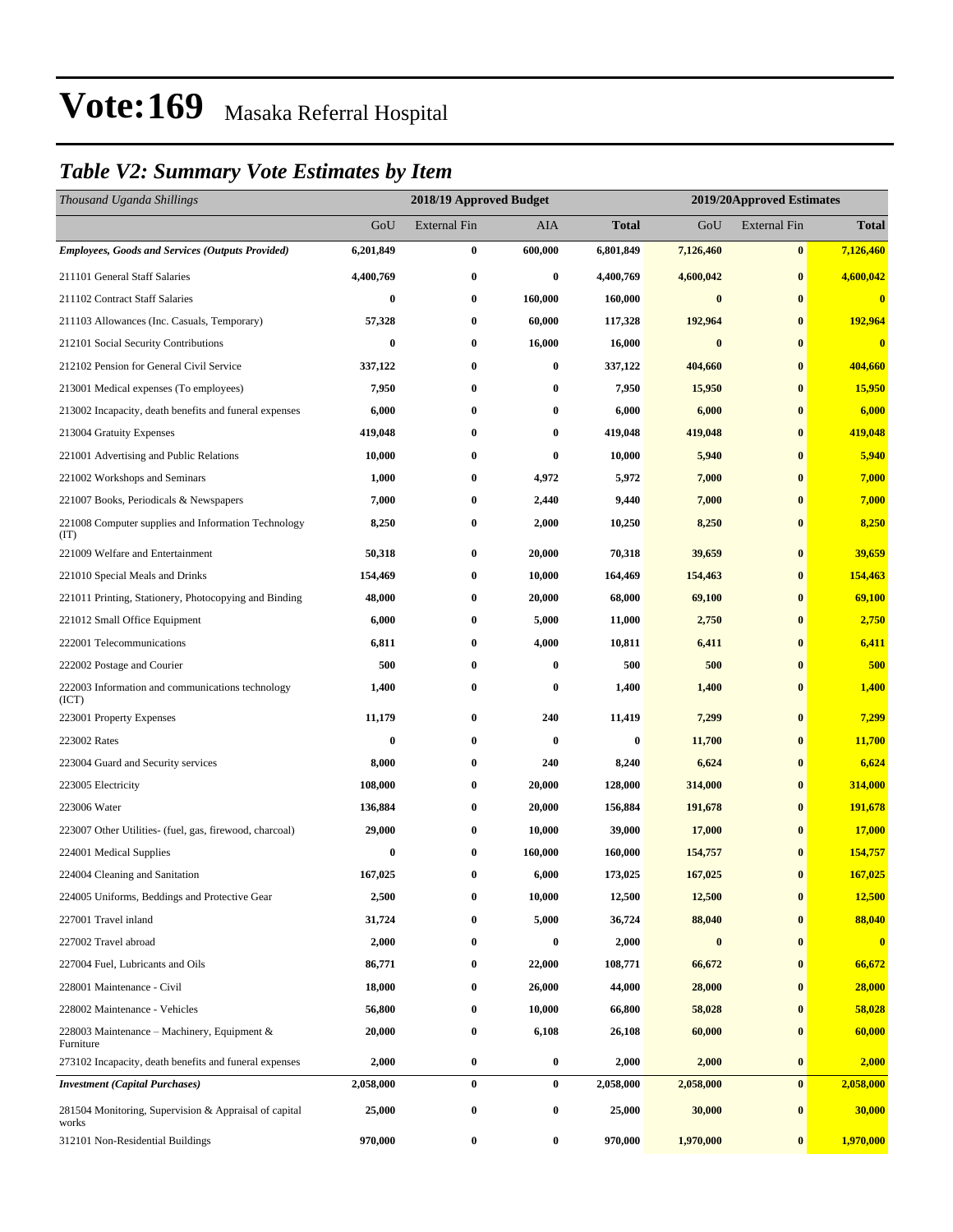| 312102 Residential Buildings         | 820,000   | $\bf{0}$     | $\bf{0}$ | 820,000   | $\mathbf{0}$ | $\mathbf{0}$   | $\overline{\mathbf{0}}$ |
|--------------------------------------|-----------|--------------|----------|-----------|--------------|----------------|-------------------------|
| 312202 Machinery and Equipment       | 167,250   | $\bf{0}$     | $\bf{0}$ | 167,250   | 58,000       | $\bf{0}$       | 58,000                  |
| 312212 Medical Equipment             | 75,750    | $\bf{0}$     | $\bf{0}$ | 75,750    | $\bf{0}$     | $\mathbf{0}$   | $\mathbf{0}$            |
| <b>Arrears</b>                       | 6,207     | $\bf{0}$     | $\bf{0}$ | 6,207     | 314,147      | $\bf{0}$       | 314,147                 |
| 321605 Domestic arrears (Budgeting)  | 6,207     | $\bf{0}$     | 0        | 6,207     | $\bf{0}$     | $\mathbf{0}$   | $\mathbf{0}$            |
| 321612 Water arrears (Budgeting)     | $\bf{0}$  | $\bf{0}$     | $\bf{0}$ | $\bf{0}$  | 157,074      | $\bf{0}$       | 157,074                 |
| 321613 Telephone arrears (Budgeting) | $\bf{0}$  | $\bf{0}$     | $\bf{0}$ | $\bf{0}$  | 157,074      | $\bf{0}$       | 157,074                 |
| <b>Grand Total Vote 169</b>          | 8,266,055 | $\bf{0}$     | 600,000  | 8,866,055 | 9,498,607    | $\bf{0}$       | 9,498,607               |
| <b>Total Excluding Arrears</b>       | 8,259,849 | $\mathbf{0}$ | 600,000  | 8,859,849 | 9,184,460    | $\overline{0}$ | 9,184,460               |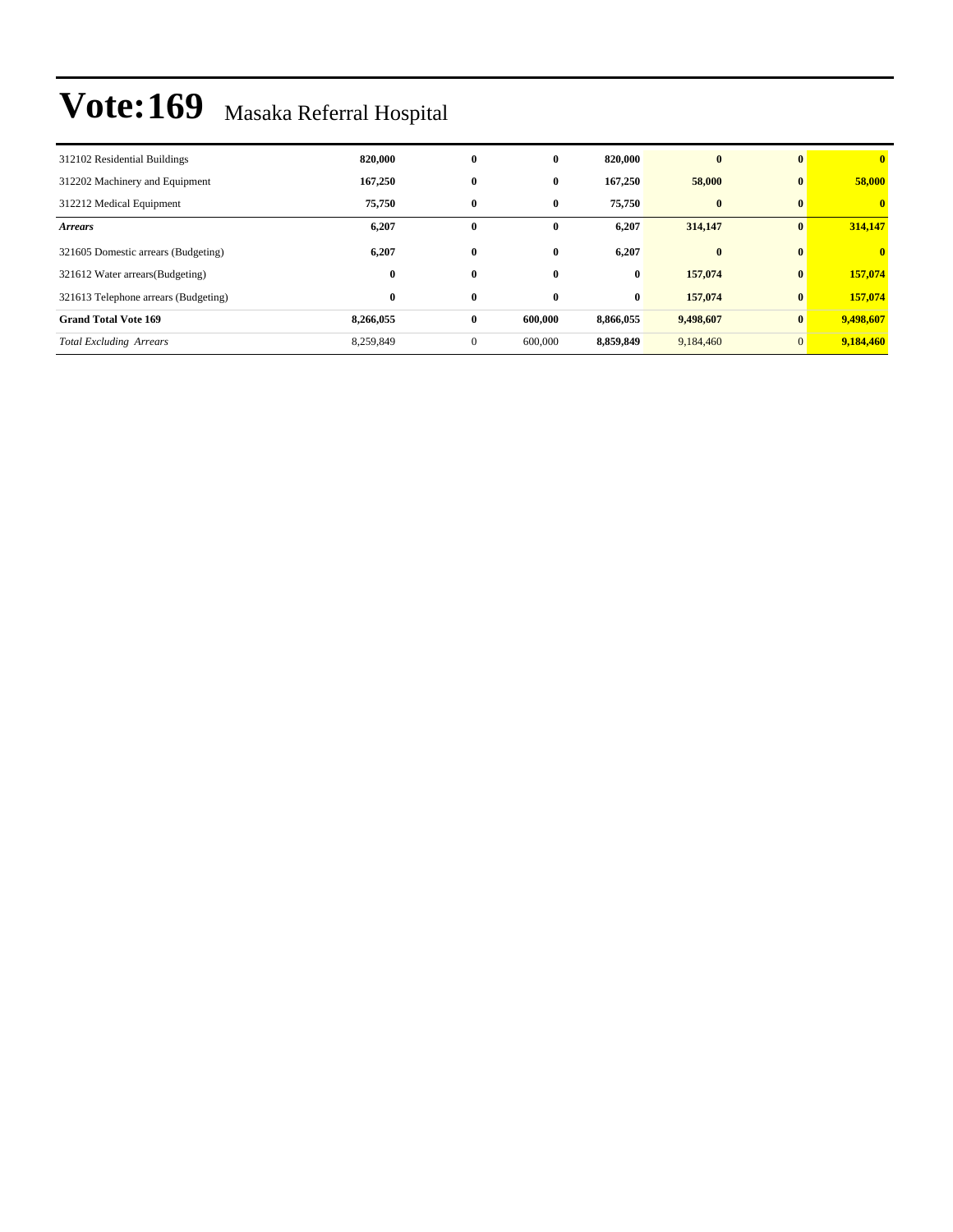#### *Table V3: Detailed Estimates by Programme, Sub Programme, Output and Item*

#### *Programme :0856 Regional Referral Hospital Services*

*Recurrent Budget Estimates*

#### **SubProgramme 01 Masaka Referral Hospital Services**

| Thousand Uganda Shillings                                |                  | 2018/19 Approved Budget |                  |              |                       | 2019/20 Approved Estimates |              |
|----------------------------------------------------------|------------------|-------------------------|------------------|--------------|-----------------------|----------------------------|--------------|
| <b>Outputs Provided</b>                                  | Wage             | Non Wage                | AIA              | <b>Total</b> | Wage                  | Non Wage                   | <b>Total</b> |
| <b>Output 085601 Inpatient services</b>                  |                  |                         |                  |              |                       |                            |              |
| 211102 Contract Staff Salaries                           | $\boldsymbol{0}$ | $\boldsymbol{0}$        | 160,000          | 160,000      | $\mathbf{0}$          | $\mathbf{0}$               | $\bf{0}$     |
| 211103 Allowances (Inc. Casuals, Temporary)              | $\overline{0}$   | 5,000                   | 60,000           | 65,000       | $\mathbf{0}$          | 150,000                    | 150,000      |
| 212101 Social Security Contributions                     | $\boldsymbol{0}$ | $\mathbf{0}$            | 16,000           | 16,000       | $\mathbf{0}$          | $\mathbf{0}$               | $\mathbf{0}$ |
| 212102 Pension for General Civil Service                 | $\boldsymbol{0}$ | 65,381                  | $\mathbf{0}$     | 65,381       | $\mathbf{0}$          | $\overline{0}$             | $\bf{0}$     |
| 213001 Medical expenses (To employees)                   | $\boldsymbol{0}$ | 1,950                   | $\mathbf{0}$     | 1,950        | $\mathbf{0}$          | 9,950                      | 9,950        |
| 213002 Incapacity, death benefits and funeral expenses   | 0                | 2,000                   | $\mathbf{0}$     | 2,000        | $\boldsymbol{0}$      | 2,000                      | 2,000        |
| 213004 Gratuity Expenses                                 | $\boldsymbol{0}$ | 280,310                 | $\boldsymbol{0}$ | 280,310      | $\boldsymbol{0}$      | 419,048                    | 419,048      |
| 221002 Workshops and Seminars                            | $\boldsymbol{0}$ | $\mathbf{0}$            | 4,972            | 4,972        | $\mathbf{0}$          | $\overline{0}$             | $\mathbf{0}$ |
| 221007 Books, Periodicals & Newspapers                   | $\boldsymbol{0}$ | 3,000                   | 2,440            | 5,440        | $\mathbf{0}$          | 3,000                      | 3,000        |
| 221008 Computer supplies and Information Technology (IT) | $\boldsymbol{0}$ | $\boldsymbol{0}$        | 2,000            | 2,000        | $\boldsymbol{0}$      | $\overline{0}$             | $\bf{0}$     |
| 221009 Welfare and Entertainment                         | $\boldsymbol{0}$ | 27,318                  | 20,000           | 47,318       | $\boldsymbol{0}$      | 23,659                     | 23,659       |
| 221010 Special Meals and Drinks                          | $\boldsymbol{0}$ | 116,463                 | 10,000           | 126,463      | $\boldsymbol{0}$      | 116,463                    | 116,463      |
| 221011 Printing, Stationery, Photocopying and Binding    | $\boldsymbol{0}$ | 20,000                  | 20,000           | 40,000       | $\mathbf{0}$          | 40,000                     | 40,000       |
| 221012 Small Office Equipment                            | $\boldsymbol{0}$ | 500                     | 5,000            | 5,500        | $\mathbf{0}$          | 2,750                      | 2,750        |
| 222001 Telecommunications                                | $\boldsymbol{0}$ | 3,600                   | 4,000            | 7,600        | $\mathbf{0}$          | 3,800                      | 3,800        |
| 223001 Property Expenses                                 | $\boldsymbol{0}$ | 4,000                   | 240              | 4,240        | $\mathbf{0}$          | 2,120                      | 2,120        |
| 223004 Guard and Security services                       | $\boldsymbol{0}$ | 3,000                   | 240              | 3,240        | $\boldsymbol{0}$      | 1,620                      | 1,620        |
| 223005 Electricity                                       | $\boldsymbol{0}$ | 86,000                  | 20,000           | 106,000      | $\mathbf{0}$          | 288,000                    | 288,000      |
| 223006 Water                                             | $\boldsymbol{0}$ | 90,000                  | 20,000           | 110,000      | $\mathbf{0}$          | 158,794                    | 158,794      |
| 223007 Other Utilities- (fuel, gas, firewood, charcoal)  | $\boldsymbol{0}$ | $\boldsymbol{0}$        | 10,000           | 10,000       | $\mathbf{0}$          | $\mathbf{0}$               | $\bf{0}$     |
| 224001 Medical Supplies                                  | $\boldsymbol{0}$ | $\boldsymbol{0}$        | 160,000          | 160,000      | $\boldsymbol{0}$      | 154,757                    | 154,757      |
| 224004 Cleaning and Sanitation                           | $\overline{0}$   | 71,000                  | 6,000            | 77,000       | $\mathbf{0}$          | $\overline{0}$             | $\bf{0}$     |
| 224005 Uniforms, Beddings and Protective Gear            | $\boldsymbol{0}$ | $\boldsymbol{0}$        | 10,000           | 10,000       | $\mathbf{0}$          | $\overline{0}$             | $\bf{0}$     |
| 227001 Travel inland                                     | $\boldsymbol{0}$ | 1,000                   | 5,000            | 6,000        | $\mathbf{0}$          | 13,249                     | 13,249       |
| 227002 Travel abroad                                     | $\boldsymbol{0}$ | 2,000                   | $\boldsymbol{0}$ | 2,000        | $\mathbf{0}$          | $\mathbf{0}$               | $\bf{0}$     |
| 227004 Fuel, Lubricants and Oils                         | $\boldsymbol{0}$ | 40,000                  | 22,000           | 62,000       | $\boldsymbol{0}$      | 7,672                      | 7,672        |
| 228001 Maintenance - Civil                               | $\overline{0}$   | $\boldsymbol{0}$        | 26,000           | 26,000       | $\mathbf{0}$          | $\overline{0}$             | $\bf{0}$     |
| 228002 Maintenance - Vehicles                            | 0                | 17,942                  | 10,000           | 27,942       | $\boldsymbol{0}$      | $\mathbf{0}$               | $\mathbf{0}$ |
| 228003 Maintenance – Machinery, Equipment & Furniture    | $\boldsymbol{0}$ | $\boldsymbol{0}$        | 6,108            | 6,108        | $\mathbf{0}$          | 40,000                     | 40,000       |
| <b>Total Cost of Output 01</b>                           | 0                | 840,463                 | 600,000          | 1,440,463    | $\boldsymbol{\theta}$ | 1,436,882                  | 1,436,882    |
| Output 085602 Outpatient services                        |                  |                         |                  |              |                       |                            |              |
| 211103 Allowances (Inc. Casuals, Temporary)              | $\boldsymbol{0}$ | 23,360                  | $\mathbf{0}$     | 23,360       | $\mathbf{0}$          | 10,000                     | 10,000       |
| 212102 Pension for General Civil Service                 | $\boldsymbol{0}$ | 6,000                   | $\boldsymbol{0}$ | 6,000        | $\boldsymbol{0}$      | $\mathbf{0}$               | $\bf{0}$     |
| 213001 Medical expenses (To employees)                   | $\boldsymbol{0}$ | 1,000                   | $\boldsymbol{0}$ | 1,000        | $\mathbf{0}$          | 1,000                      | 1,000        |
| 221002 Workshops and Seminars                            | $\boldsymbol{0}$ | 1,000                   | $\boldsymbol{0}$ | 1,000        | $\mathbf{0}$          | 1,000                      | 1,000        |
| 221008 Computer supplies and Information Technology (IT) | $\boldsymbol{0}$ | 2,250                   | $\boldsymbol{0}$ | 2,250        | $\mathbf{0}$          | 2,250                      | 2,250        |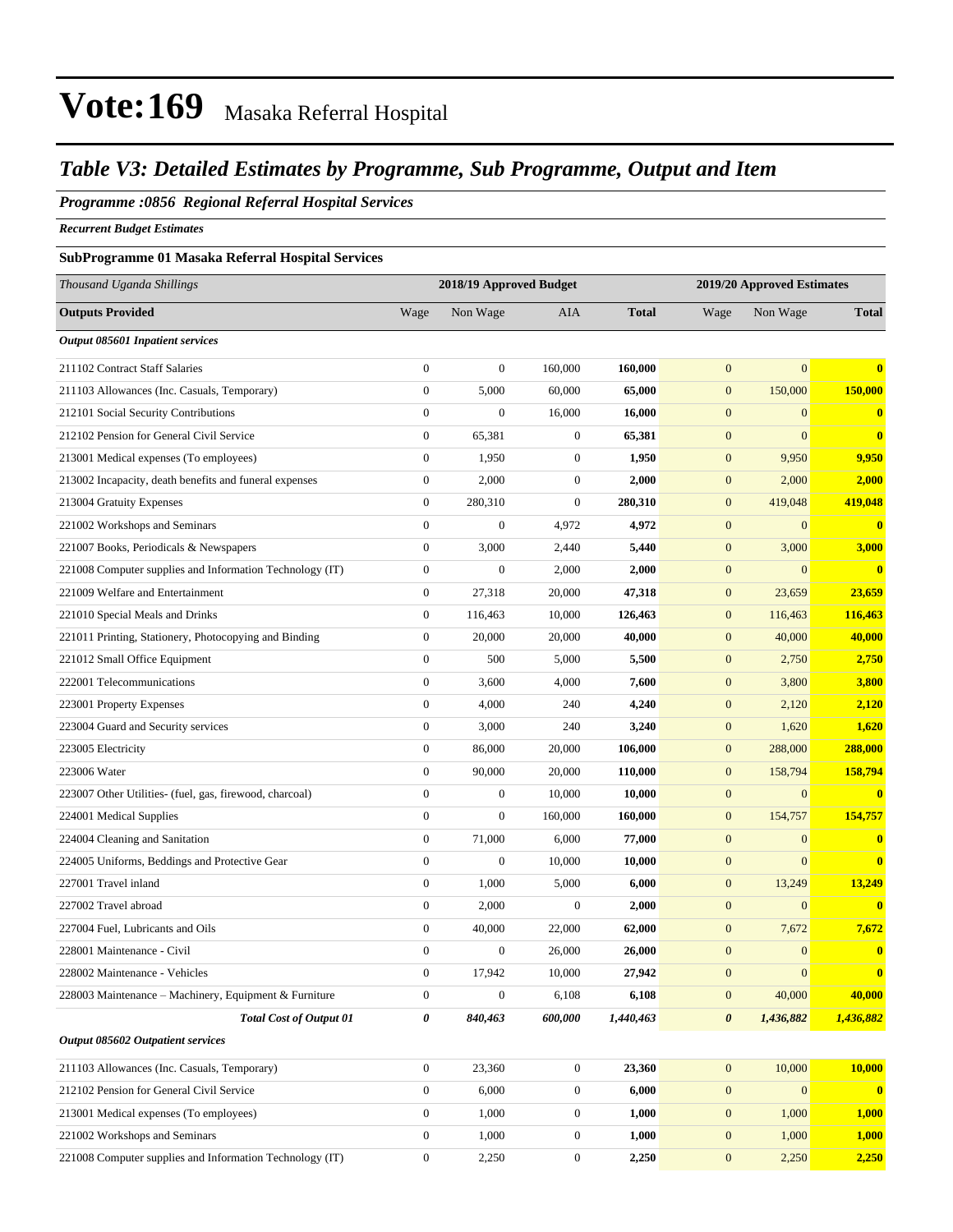| 221009 Welfare and Entertainment                                   | $\boldsymbol{0}$ | 7,000            | $\boldsymbol{0}$ | 7,000                 | $\mathbf{0}$<br>$\mathbf{0}$     | $\bf{0}$      |
|--------------------------------------------------------------------|------------------|------------------|------------------|-----------------------|----------------------------------|---------------|
| 221010 Special Meals and Drinks                                    | $\boldsymbol{0}$ | 22,000           | $\boldsymbol{0}$ | 22,000                | $\boldsymbol{0}$<br>22,000       | 22,000        |
| 221011 Printing, Stationery, Photocopying and Binding              | $\boldsymbol{0}$ | 10,000           | $\boldsymbol{0}$ | 10,000                | $\boldsymbol{0}$<br>10,000       | 10,000        |
| 223001 Property Expenses                                           | $\boldsymbol{0}$ | 2,000            | $\boldsymbol{0}$ | 2,000                 | $\boldsymbol{0}$<br>$\mathbf{0}$ | $\bf{0}$      |
| 223002 Rates                                                       | $\boldsymbol{0}$ | $\overline{0}$   | $\boldsymbol{0}$ | $\mathbf{0}$          | $\boldsymbol{0}$<br>11,700       | 11,700        |
| 223007 Other Utilities- (fuel, gas, firewood, charcoal)            | $\boldsymbol{0}$ | 14,000           | $\boldsymbol{0}$ | 14,000                | 2,000<br>$\mathbf{0}$            | 2,000         |
| 224004 Cleaning and Sanitation                                     | $\boldsymbol{0}$ | 75,000           | $\boldsymbol{0}$ | 75,000                | $\boldsymbol{0}$<br>75,000       | 75,000        |
| 224005 Uniforms, Beddings and Protective Gear                      | $\boldsymbol{0}$ | $\boldsymbol{0}$ | $\boldsymbol{0}$ | $\bf{0}$              | $\boldsymbol{0}$<br>10,000       | 10,000        |
| 227001 Travel inland                                               | $\overline{0}$   | $\overline{0}$   | $\boldsymbol{0}$ | $\bf{0}$              | $\boldsymbol{0}$<br>15,264       | 15,264        |
| 227004 Fuel, Lubricants and Oils                                   | $\boldsymbol{0}$ | 13,076           | $\boldsymbol{0}$ | 13,076                | $\boldsymbol{0}$<br>1,308        | 1,308         |
| 228001 Maintenance - Civil                                         | $\boldsymbol{0}$ | 6,000            | $\boldsymbol{0}$ | 6,000                 | 16,000<br>$\boldsymbol{0}$       | 16,000        |
| 228002 Maintenance - Vehicles                                      | $\boldsymbol{0}$ | 10,836           | $\boldsymbol{0}$ | 10,836                | $\boldsymbol{0}$<br>10,000       | <b>10,000</b> |
| 228003 Maintenance - Machinery, Equipment & Furniture              | $\boldsymbol{0}$ | 10,000           | $\boldsymbol{0}$ | 10,000                | $\boldsymbol{0}$<br>10,000       | 10,000        |
| 273102 Incapacity, death benefits and funeral expenses             | $\boldsymbol{0}$ | 2,000            | $\boldsymbol{0}$ | 2,000                 | $\mathbf{0}$<br>2,000            | 2,000         |
| <b>Total Cost of Output 02</b>                                     | 0                | 205,522          | 0                | 205,522               | $\boldsymbol{\theta}$<br>199,522 | 199,522       |
| Output 085603 Medicines and health supplies procured and dispensed |                  |                  |                  |                       |                                  |               |
| 212102 Pension for General Civil Service                           | $\boldsymbol{0}$ | 111,673          | $\boldsymbol{0}$ | 111,673               | $\boldsymbol{0}$<br>$\mathbf{0}$ | $\bf{0}$      |
|                                                                    | $\boldsymbol{0}$ |                  | $\boldsymbol{0}$ |                       |                                  |               |
| 213001 Medical expenses (To employees)                             |                  | 2,000            |                  | 2,000<br>$\mathbf{0}$ | $\boldsymbol{0}$<br>2,000        | 2,000         |
| 221011 Printing, Stationery, Photocopying and Binding              | $\boldsymbol{0}$ | $\overline{0}$   | $\boldsymbol{0}$ |                       | $\boldsymbol{0}$<br>1,100        | 1,100         |
| 221012 Small Office Equipment                                      | $\overline{0}$   | 500              | $\boldsymbol{0}$ | 500                   | $\boldsymbol{0}$<br>$\mathbf{0}$ | $\bf{0}$      |
| 222001 Telecommunications                                          | $\boldsymbol{0}$ | 600              | $\boldsymbol{0}$ | 600                   | $\boldsymbol{0}$<br>$\mathbf{0}$ | $\mathbf{0}$  |
| 223004 Guard and Security services                                 | $\boldsymbol{0}$ | 2,000            | $\boldsymbol{0}$ | 2,000                 | $\boldsymbol{0}$<br>2,004        | 2,004         |
| 223005 Electricity                                                 | $\boldsymbol{0}$ | 18,000           | $\boldsymbol{0}$ | 18,000                | $\boldsymbol{0}$<br>18,000       | <b>18,000</b> |
| 223006 Water                                                       | $\boldsymbol{0}$ | 7,884            | $\boldsymbol{0}$ | 7,884                 | $\boldsymbol{0}$<br>7,884        | 7,884         |
| 224004 Cleaning and Sanitation                                     | $\boldsymbol{0}$ | 7,025            | $\boldsymbol{0}$ | 7,025                 | $\boldsymbol{0}$<br>7,025        | 7,025         |
| 227004 Fuel, Lubricants and Oils                                   | $\boldsymbol{0}$ | 5,975            | $\boldsymbol{0}$ | 5,975                 | $\boldsymbol{0}$<br>5,972        | 5,972         |
| 228001 Maintenance - Civil                                         | $\boldsymbol{0}$ | 12,000           | $\boldsymbol{0}$ | 12,000                | 12,000<br>$\boldsymbol{0}$       | 12,000        |
| Total Cost of Output 03                                            | 0                | 167,658          | 0                | 167,658               | 0<br>55,985                      | 55,985        |
| <b>Output 085604 Diagnostic services</b>                           |                  |                  |                  |                       |                                  |               |
| 211103 Allowances (Inc. Casuals, Temporary)                        | $\boldsymbol{0}$ | 5,000            | $\boldsymbol{0}$ | 5,000                 | 5,000<br>$\mathbf{0}$            | 5,000         |
| 213001 Medical expenses (To employees)                             | $\boldsymbol{0}$ | 1,000            | $\boldsymbol{0}$ | 1,000                 | $\boldsymbol{0}$<br>1,000        | 1,000         |
| 213002 Incapacity, death benefits and funeral expenses             | $\boldsymbol{0}$ | 2,000            | $\mathbf{0}$     | 2,000                 | 2,000<br>$\mathbf{0}$            | 2,000         |
| 221002 Workshops and Seminars                                      | $\boldsymbol{0}$ | $\boldsymbol{0}$ | $\boldsymbol{0}$ | $\bf{0}$              | $\boldsymbol{0}$<br>6,000        | 6,000         |
| 221008 Computer supplies and Information Technology (IT)           | $\boldsymbol{0}$ | 2,000            | $\boldsymbol{0}$ | 2,000                 | $\boldsymbol{0}$<br>2,000        | 2,000         |
| 221009 Welfare and Entertainment                                   | $\boldsymbol{0}$ | 11,000           | $\boldsymbol{0}$ | 11,000                | $\boldsymbol{0}$<br>11,000       | 11,000        |
| 223001 Property Expenses                                           | $\boldsymbol{0}$ | 2,000            | $\boldsymbol{0}$ | 2,000                 | $\boldsymbol{0}$<br>2,000        | 2,000         |
| 223004 Guard and Security services                                 | $\boldsymbol{0}$ | 1,000            | $\boldsymbol{0}$ | 1,000                 | 1,000<br>$\mathbf{0}$            | 1,000         |
| 223006 Water                                                       | $\boldsymbol{0}$ | 16,000           | $\boldsymbol{0}$ | 16,000                | $\boldsymbol{0}$<br>10,000       | 10,000        |
| 223007 Other Utilities- (fuel, gas, firewood, charcoal)            | $\boldsymbol{0}$ | 10,000           | $\boldsymbol{0}$ | 10,000                | $\boldsymbol{0}$<br>10,000       | <b>10,000</b> |
| 224004 Cleaning and Sanitation                                     | $\boldsymbol{0}$ | 5,000            | $\boldsymbol{0}$ | 5,000                 | 5,000<br>$\boldsymbol{0}$        | 5,000         |
| 227001 Travel inland                                               | $\boldsymbol{0}$ | 6,000            | $\boldsymbol{0}$ | 6,000                 | $\boldsymbol{0}$<br>6,000        | 6,000         |
|                                                                    | $\boldsymbol{0}$ |                  | $\boldsymbol{0}$ | 14,000                | 14,000<br>$\mathbf{0}$           | 14,000        |
| 227004 Fuel, Lubricants and Oils<br>228002 Maintenance - Vehicles  | $\boldsymbol{0}$ | 14,000<br>24,000 | $\boldsymbol{0}$ | 24,000                | $\boldsymbol{0}$<br>24,000       | 24,000        |
|                                                                    |                  |                  |                  |                       |                                  |               |
| 228003 Maintenance – Machinery, Equipment & Furniture              | $\boldsymbol{0}$ | 10,000           | $\boldsymbol{0}$ | 10,000                | $\boldsymbol{0}$<br>10,000       | <b>10,000</b> |
| <b>Total Cost of Output 04</b>                                     | 0                | 109,000          | 0                | 109,000               | $\pmb{\theta}$<br>109,000        | 109,000       |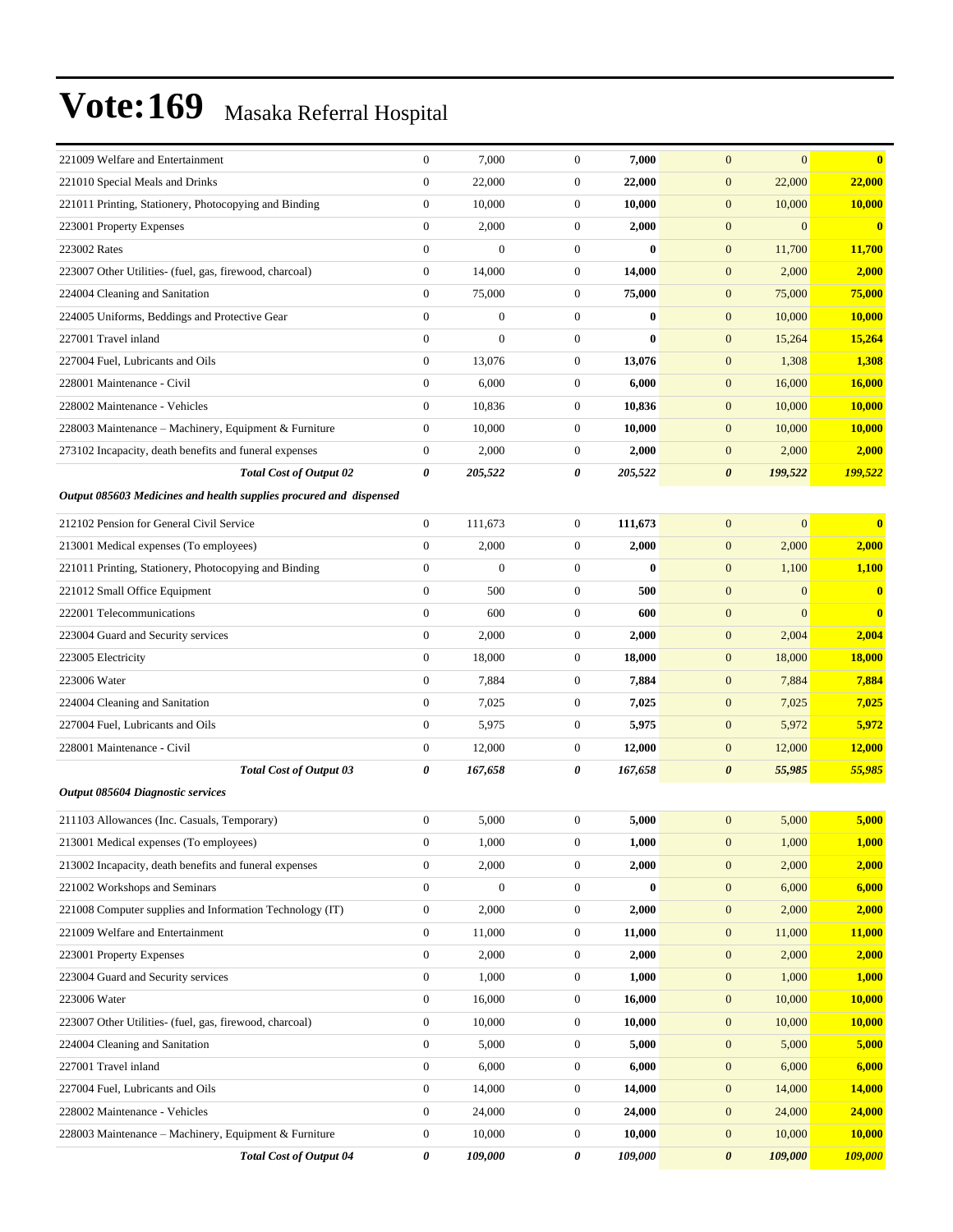#### *Output 085605 Hospital Management and support services*

| 211101 General Staff Salaries                            | 4,400,769        | $\boldsymbol{0}$ | $\boldsymbol{0}$ | 4,400,769 | 4,593,698             | $\mathbf{0}$     | 4,593,698               |
|----------------------------------------------------------|------------------|------------------|------------------|-----------|-----------------------|------------------|-------------------------|
| 212102 Pension for General Civil Service                 | $\boldsymbol{0}$ | 154,068          | $\boldsymbol{0}$ | 154,068   | $\boldsymbol{0}$      | 404,660          | 404,660                 |
| 213001 Medical expenses (To employees)                   | $\boldsymbol{0}$ | 1,000            | $\boldsymbol{0}$ | 1,000     | $\boldsymbol{0}$      | 1,000            | 1,000                   |
| 213002 Incapacity, death benefits and funeral expenses   | $\boldsymbol{0}$ | 2,000            | $\boldsymbol{0}$ | 2,000     | $\boldsymbol{0}$      | 2,000            | 2,000                   |
| 213004 Gratuity Expenses                                 | $\boldsymbol{0}$ | 138,738          | $\boldsymbol{0}$ | 138,738   | $\boldsymbol{0}$      | $\mathbf{0}$     | $\mathbf{0}$            |
| 221001 Advertising and Public Relations                  | $\boldsymbol{0}$ | 10,000           | $\boldsymbol{0}$ | 10,000    | $\boldsymbol{0}$      | 5,940            | 5,940                   |
| 221007 Books, Periodicals & Newspapers                   | $\boldsymbol{0}$ | 4,000            | $\boldsymbol{0}$ | 4,000     | $\boldsymbol{0}$      | 4,000            | 4,000                   |
| 221008 Computer supplies and Information Technology (IT) | $\boldsymbol{0}$ | 4,000            | $\boldsymbol{0}$ | 4,000     | $\boldsymbol{0}$      | 4,000            | 4,000                   |
| 221009 Welfare and Entertainment                         | $\boldsymbol{0}$ | 4,000            | $\boldsymbol{0}$ | 4,000     | $\boldsymbol{0}$      | 4,000            | 4,000                   |
| 221011 Printing, Stationery, Photocopying and Binding    | $\boldsymbol{0}$ | 5,000            | $\boldsymbol{0}$ | 5,000     | $\boldsymbol{0}$      | 5,000            | 5,000                   |
| 221012 Small Office Equipment                            | $\boldsymbol{0}$ | 5,000            | $\boldsymbol{0}$ | 5,000     | $\boldsymbol{0}$      | $\mathbf{0}$     | $\overline{\mathbf{0}}$ |
| 222001 Telecommunications                                | $\boldsymbol{0}$ | 2,611            | $\boldsymbol{0}$ | 2,611     | $\boldsymbol{0}$      | 2,611            | 2,611                   |
| 222002 Postage and Courier                               | $\boldsymbol{0}$ | 500              | $\boldsymbol{0}$ | 500       | $\boldsymbol{0}$      | 500              | 500                     |
| 222003 Information and communications technology (ICT)   | $\boldsymbol{0}$ | 1,400            | $\boldsymbol{0}$ | 1,400     | $\boldsymbol{0}$      | 1,400            | 1,400                   |
| 223001 Property Expenses                                 | $\boldsymbol{0}$ | 3,179            | $\boldsymbol{0}$ | 3,179     | $\boldsymbol{0}$      | 3,179            | 3,179                   |
| 223004 Guard and Security services                       | $\boldsymbol{0}$ | 2,000            | $\boldsymbol{0}$ | 2,000     | $\boldsymbol{0}$      | 2,000            | 2,000                   |
| 223006 Water                                             | $\boldsymbol{0}$ | 5,000            | $\boldsymbol{0}$ | 5,000     | $\boldsymbol{0}$      | 5,000            | 5,000                   |
| 223007 Other Utilities- (fuel, gas, firewood, charcoal)  | $\boldsymbol{0}$ | 5,000            | $\boldsymbol{0}$ | 5,000     | $\boldsymbol{0}$      | 5,000            | 5,000                   |
| 224004 Cleaning and Sanitation                           | $\boldsymbol{0}$ | 9,000            | $\boldsymbol{0}$ | 9,000     | $\boldsymbol{0}$      | 80,000           | 80,000                  |
| 227001 Travel inland                                     | $\boldsymbol{0}$ | 14,344           | $\boldsymbol{0}$ | 14,344    | $\boldsymbol{0}$      | 43,142           | 43,142                  |
| 227004 Fuel, Lubricants and Oils                         | $\boldsymbol{0}$ | 5,000            | $\boldsymbol{0}$ | 5,000     | $\boldsymbol{0}$      | 29,000           | 29,000                  |
| 228002 Maintenance - Vehicles                            | $\boldsymbol{0}$ | 2,000            | $\boldsymbol{0}$ | 2,000     | $\mathbf{0}$          | 22,000           | 22,000                  |
| <b>Total Cost of Output 05</b>                           | 4,400,769        | 377,840          | 0                | 4,778,610 | 4,593,698             | 624,433          | 5,218,131               |
| Output 085606 Prevention and rehabilitation services     |                  |                  |                  |           |                       |                  |                         |
| 211103 Allowances (Inc. Casuals, Temporary)              | $\boldsymbol{0}$ | 13,344           | $\boldsymbol{0}$ | 13,344    | $\boldsymbol{0}$      | 13,344           | 13,344                  |
| 213001 Medical expenses (To employees)                   | $\boldsymbol{0}$ | 1,000            | $\boldsymbol{0}$ | 1,000     | $\boldsymbol{0}$      | 1,000            | 1,000                   |
| 221009 Welfare and Entertainment                         | $\boldsymbol{0}$ | 1,000            | $\boldsymbol{0}$ | 1,000     | $\mathbf{0}$          | 1,000            | 1,000                   |
| 221010 Special Meals and Drinks                          | $\boldsymbol{0}$ | 16,006           | $\boldsymbol{0}$ | 16,006    | $\boldsymbol{0}$      | 16,000           | 16,000                  |
| 223006 Water                                             | $\boldsymbol{0}$ | 10,000           | $\boldsymbol{0}$ | 10,000    | $\mathbf{0}$          | 10,000           | 10,000                  |
| 224005 Uniforms, Beddings and Protective Gear            | $\boldsymbol{0}$ | 2,500            | $\boldsymbol{0}$ | 2,500     | $\boldsymbol{0}$      | 2,500            | 2,500                   |
| 227004 Fuel, Lubricants and Oils                         | $\Omega$         | 4,000            | $\mathbf{0}$     | 4,000     | $\overline{0}$        | 4,000            | 4,000                   |
| 228002 Maintenance - Vehicles                            | $\boldsymbol{0}$ | 2,022            | $\boldsymbol{0}$ | 2,022     | $\boldsymbol{0}$      | 2,028            | 2,028                   |
| <b>Total Cost of Output 06</b>                           | 0                | 49,872           | $\pmb{\theta}$   | 49,872    | $\boldsymbol{\theta}$ | 49,872           | 49,872                  |
| <b>Output 085607 Immunisation Services</b>               |                  |                  |                  |           |                       |                  |                         |
| 211103 Allowances (Inc. Casuals, Temporary)              | $\boldsymbol{0}$ | $\mathbf{0}$     | $\boldsymbol{0}$ | $\bf{0}$  | $\boldsymbol{0}$      | 4,000            | 4,000                   |
| 223005 Electricity                                       | $\boldsymbol{0}$ | 4,000            | $\boldsymbol{0}$ | 4,000     | $\mathbf{0}$          | 8,000            | 8,000                   |
| 223006 Water                                             | $\boldsymbol{0}$ | 8,000            | $\boldsymbol{0}$ | 8,000     | $\boldsymbol{0}$      | $\boldsymbol{0}$ | $\overline{\mathbf{0}}$ |
| 227001 Travel inland                                     |                  |                  |                  |           |                       |                  |                         |
|                                                          | $\boldsymbol{0}$ | 7,380            | $\boldsymbol{0}$ | 7,380     | $\boldsymbol{0}$      | 7,380            | 7,380                   |
| <b>Total Cost of Output 07</b>                           | 0                | 19,380           | 0                | 19,380    | $\boldsymbol{\theta}$ | 19,380           | 19,380                  |
| <b>Output 085619 Human Resource Management Services</b>  |                  |                  |                  |           |                       |                  |                         |
| 211103 Allowances (Inc. Casuals, Temporary)              | $\boldsymbol{0}$ | 5,280            | $\boldsymbol{0}$ | 5,280     | $\mathbf{0}$          | 5,280            | 5,280                   |
| 221011 Printing, Stationery, Photocopying and Binding    | $\boldsymbol{0}$ | 10,000           | $\boldsymbol{0}$ | 10,000    | $\mathbf{0}$          | 10,000           | <b>10,000</b>           |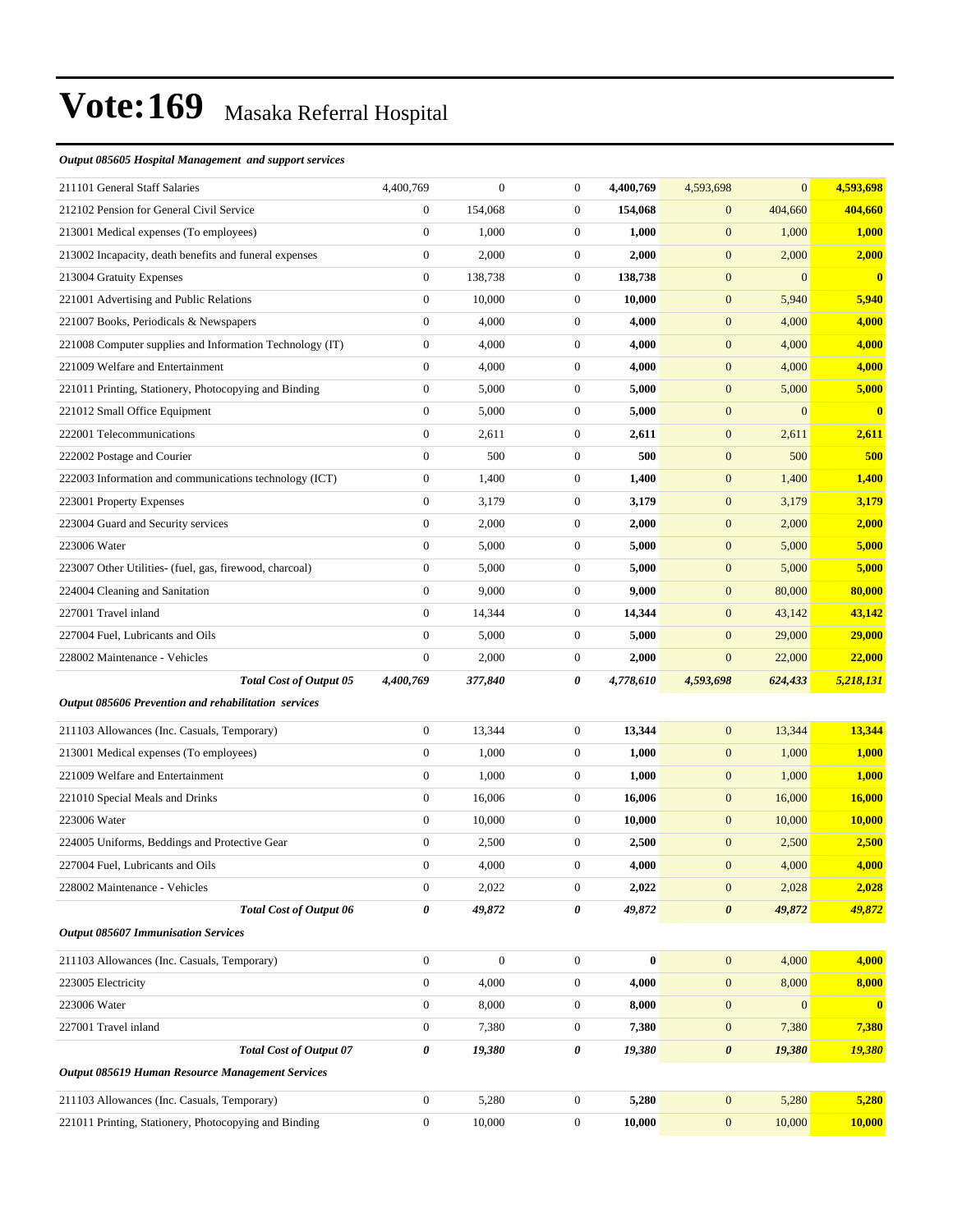| 227004 Fuel, Lubricants and Oils                        | $\overline{0}$        | 4,720     | $\theta$       | 4,720        | $\overline{0}$        | 4,720          | 4,720        |
|---------------------------------------------------------|-----------------------|-----------|----------------|--------------|-----------------------|----------------|--------------|
| <b>Total Cost of Output 19</b>                          | 0                     | 20,000    | 0              | 20,000       | $\boldsymbol{\theta}$ | 20,000         | 20,000       |
| Output 085620 Records Management Services               |                       |           |                |              |                       |                |              |
| 211103 Allowances (Inc. Casuals, Temporary)             | $\mathbf{0}$          | 2,000     | $\overline{0}$ | 2.000        | $\mathbf{0}$          | 2,000          | 2,000        |
| 221011 Printing, Stationery, Photocopying and Binding   | $\mathbf{0}$          | 3,000     | $\Omega$       | 3,000        | $\overline{0}$        | 3,000          | 3,000        |
| <b>Total Cost of Output 20</b>                          | $\boldsymbol{\theta}$ | 5,000     | 0              | 5,000        | $\boldsymbol{\theta}$ | 5,000          | 5,000        |
| <b>Total Cost Of Outputs Provided</b>                   | 4,400,769             | 1,794,736 | 600,000        | 6,795,505    | 4,593,698             | 2,520,074      | 7,113,772    |
| <b>Arrears</b>                                          | Wage                  | Non Wage  | <b>AIA</b>     | <b>Total</b> | Wage                  | Non Wage       | <b>Total</b> |
| Output 085699 Arrears                                   |                       |           |                |              |                       |                |              |
| 321605 Domestic arrears (Budgeting)                     | $\mathbf{0}$          | 6,207     | $\overline{0}$ | 6,207        | $\mathbf{0}$          | $\overline{0}$ | $\mathbf{0}$ |
| 321612 Water arrears (Budgeting)                        | $\mathbf{0}$          | $\theta$  | $\Omega$       | $\bf{0}$     | $\mathbf{0}$          | 157,074        | 157,074      |
| 321613 Telephone arrears (Budgeting)                    | $\mathbf{0}$          | $\Omega$  | $\overline{0}$ | $\mathbf{0}$ | $\mathbf{0}$          | 157,074        | 157,074      |
| <b>Total Cost of Output 99</b>                          | 0                     | 6,207     | 0              | 6,207        | $\boldsymbol{\theta}$ | 314,147        | 314,147      |
| <b>Total Cost Of Arrears</b>                            | $\bf{0}$              | 6,207     | 0              | 6,207        | $\bf{0}$              | 314,147        | 314,147      |
| <b>Total Cost for SubProgramme 01</b>                   | 4,400,769             | 1,800,942 | 600,000        | 6,801,711    | 4,593,698             | 2,834,221      | 7,427,919    |
| <b>Total Excluding Arrears</b>                          | 4,400,769             | 1,794,736 | 600,000        | 6,795,505    | 4,593,698             | 2,520,074      | 7,113,772    |
| SubProgramme 02 Masaka Referral Hospital Internal Audit |                       |           |                |              |                       |                |              |

### *Thousand Uganda Shillings* **2018/19 Approved Budget 2019/20 Approved Estimates**

| <b>Outputs Provided</b>                                | Wage         | Non Wage     | <b>AIA</b>     | <b>Total</b> | Wage         | Non Wage       | <b>Total</b> |
|--------------------------------------------------------|--------------|--------------|----------------|--------------|--------------|----------------|--------------|
| Output 085605 Hospital Management and support services |              |              |                |              |              |                |              |
| 211101 General Staff Salaries                          | $\Omega$     | $\mathbf{0}$ | $\Omega$       | $\bf{0}$     | 6,344        | $\overline{0}$ | 6,344        |
| 211103 Allowances (Inc. Casuals, Temporary)            | $\mathbf{0}$ | 3,344        | $\mathbf{0}$   | 3,344        | $\mathbf{0}$ | 3,340          | 3,340        |
| 227001 Travel inland                                   | $\mathbf{0}$ | 3,000        | $\mathbf{0}$   | 3,000        | $\mathbf{0}$ | 3,004          | 3,004        |
| <b>Total Cost of Output 05</b>                         | 0            | 6,344        | 0              | 6,344        | 6,344        | 6,344          | 12,688       |
| <b>Total Cost Of Outputs Provided</b>                  | $\bf{0}$     | 6,344        | 0              | 6,344        | 6,344        | 6,344          | 12,688       |
| <b>Total Cost for SubProgramme 02</b>                  | $\mathbf{0}$ | 6,344        | 0              | 6,344        | 6,344        | 6,344          | 12,688       |
| <b>Total Excluding Arrears</b>                         | $\mathbf{0}$ | 6,344        | $\overline{0}$ | 6,344        | 6,344        | 6,344          | 12,688       |

*Development Budget Estimates*

#### **Project 1004 Masaka Rehabilitation Referral Hospital**

| Thousand Uganda Shillings                                    |              | 2018/19 Approved Budget                     |                |              | 2019/20 Approved Estimates    |                       |              |  |
|--------------------------------------------------------------|--------------|---------------------------------------------|----------------|--------------|-------------------------------|-----------------------|--------------|--|
| <b>Capital Purchases</b>                                     |              | <b>GoU Dev't External Fin</b><br><b>AIA</b> |                | <b>Total</b> | <b>GoU Dev't External Fin</b> |                       | <b>Total</b> |  |
| Output 085680 Hospital Construction/rehabilitation           |              |                                             |                |              |                               |                       |              |  |
| 281504 Monitoring, Supervision & Appraisal of capital works  | 25,000       | $\mathbf{0}$                                | $\overline{0}$ | 25,000       | $\overline{0}$                | $\mathbf{0}$          | $\mathbf{0}$ |  |
| 312101 Non-Residential Buildings                             | $\theta$     | $\overline{0}$                              | $\theta$       | $\bf{0}$     | 400,000                       | $\mathbf{0}$          | 400,000      |  |
| 312102 Residential Buildings                                 | 60,000       | $\mathbf{0}$                                | $\theta$       | 60,000       | $\overline{0}$                | $\mathbf{0}$          | $\mathbf{0}$ |  |
| Total Cost Of Output 085680                                  | 85,000       | 0                                           | 0              | 85,000       | 400,000                       | $\boldsymbol{\theta}$ | 400,000      |  |
| Output 085681 Staff houses construction and rehabilitation   |              |                                             |                |              |                               |                       |              |  |
| 312102 Residential Buildings                                 | 760,000      | $\mathbf{0}$                                | $\theta$       | 760,000      | $\overline{0}$                | $\overline{0}$        | $\bf{0}$     |  |
| Total Cost Of Output 085681                                  | 760,000      | 0                                           | 0              | 760,000      | $\boldsymbol{\theta}$         | $\boldsymbol{\theta}$ | $\theta$     |  |
| Output 085682 Maternity ward construction and rehabilitation |              |                                             |                |              |                               |                       |              |  |
| 281504 Monitoring, Supervision & Appraisal of capital works  | $\mathbf{0}$ | $\mathbf{0}$                                | $\theta$       | $\bf{0}$     | 30,000                        | $\mathbf{0}$          | 30,000       |  |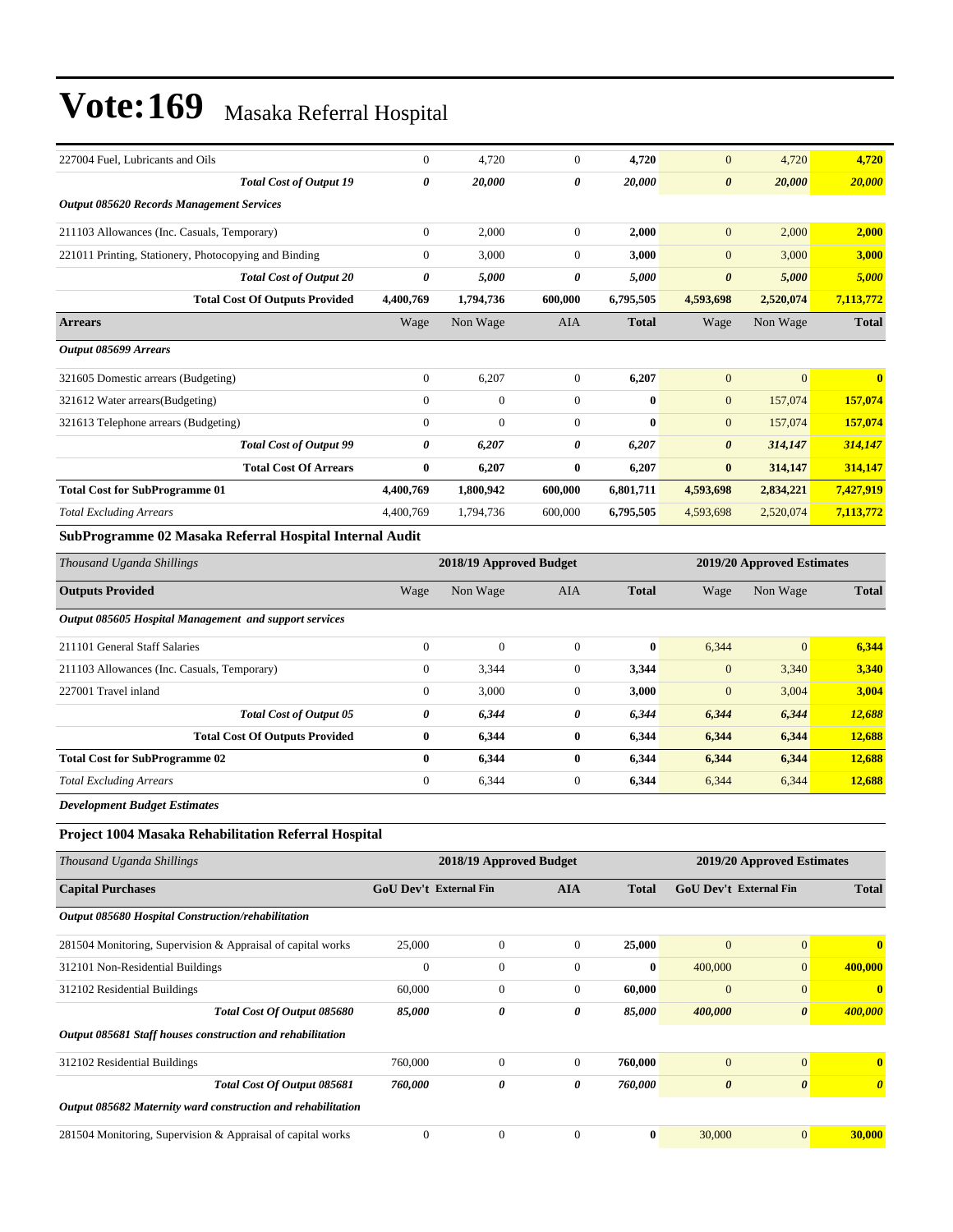| 312101 Non-Residential Buildings                   | 970,000   | $\mathbf{0}$        | $\mathbf{0}$     | 970,000      | 1,570,000    | $\mathbf{0}$          | 1,570,000    |
|----------------------------------------------------|-----------|---------------------|------------------|--------------|--------------|-----------------------|--------------|
| Total Cost Of Output 085682                        | 970,000   | 0                   | 0                | 970,000      | 1,600,000    | $\boldsymbol{\theta}$ | 1,600,000    |
| <b>Output 085685 Purchase of Medical Equipment</b> |           |                     |                  |              |              |                       |              |
| 312202 Machinery and Equipment                     | 167,250   | $\mathbf{0}$        | $\mathbf{0}$     | 167,250      | 58,000       | $\mathbf{0}$          | 58,000       |
| 312212 Medical Equipment                           | 75,750    | $\mathbf{0}$        | $\mathbf{0}$     | 75,750       | $\mathbf{0}$ | $\mathbf{0}$          | $\mathbf{0}$ |
| Total Cost Of Output 085685                        | 243,000   | 0                   | 0                | 243,000      | 58,000       | $\boldsymbol{\theta}$ | 58,000       |
| <b>Total Cost for Capital Purchases</b>            | 2,058,000 | $\mathbf{0}$        | $\mathbf{0}$     | 2,058,000    | 2,058,000    | $\overline{0}$        | 2,058,000    |
| <b>Total Cost for Project: 1004</b>                | 2,058,000 | $\Omega$            | $\boldsymbol{0}$ | 2,058,000    | 2,058,000    | $\mathbf{0}$          | 2,058,000    |
| <b>Total Excluding Arrears</b>                     | 2,058,000 | $\mathbf{0}$        | $\mathbf{0}$     | 2,058,000    | 2,058,000    | $\overline{0}$        | 2,058,000    |
|                                                    | GoU       | <b>External Fin</b> | <b>AIA</b>       | <b>Total</b> | GoU          | <b>External Fin</b>   | <b>Total</b> |
| <b>Total Cost for Programme 56</b>                 | 8,266,055 | $\mathbf{0}$        | 600,000          | 8,866,055    | 9,498,607    | $\mathbf{0}$          | 9,498,607    |
| <b>Total Excluding Arrears</b>                     | 8,259,849 | $\Omega$            | 600,000          | 8,859,849    | 9,184,460    | $\overline{0}$        | 9,184,460    |
|                                                    | GoU       | <b>External Fin</b> | <b>AIA</b>       | <b>Total</b> | GoU          | <b>External Fin.</b>  | <b>Total</b> |
| <b>Grand Total for Vote 169</b>                    | 8,266,055 | $\bf{0}$            | 600,000          | 8,866,055    | 9,498,607    | $\bf{0}$              | 9,498,607    |
| <b>Total Excluding Arrears</b>                     | 8,259,849 | $\mathbf{0}$        | 600,000          | 8,859,849    | 9,184,460    | $\overline{0}$        | 9,184,460    |
|                                                    |           |                     |                  |              |              |                       |              |